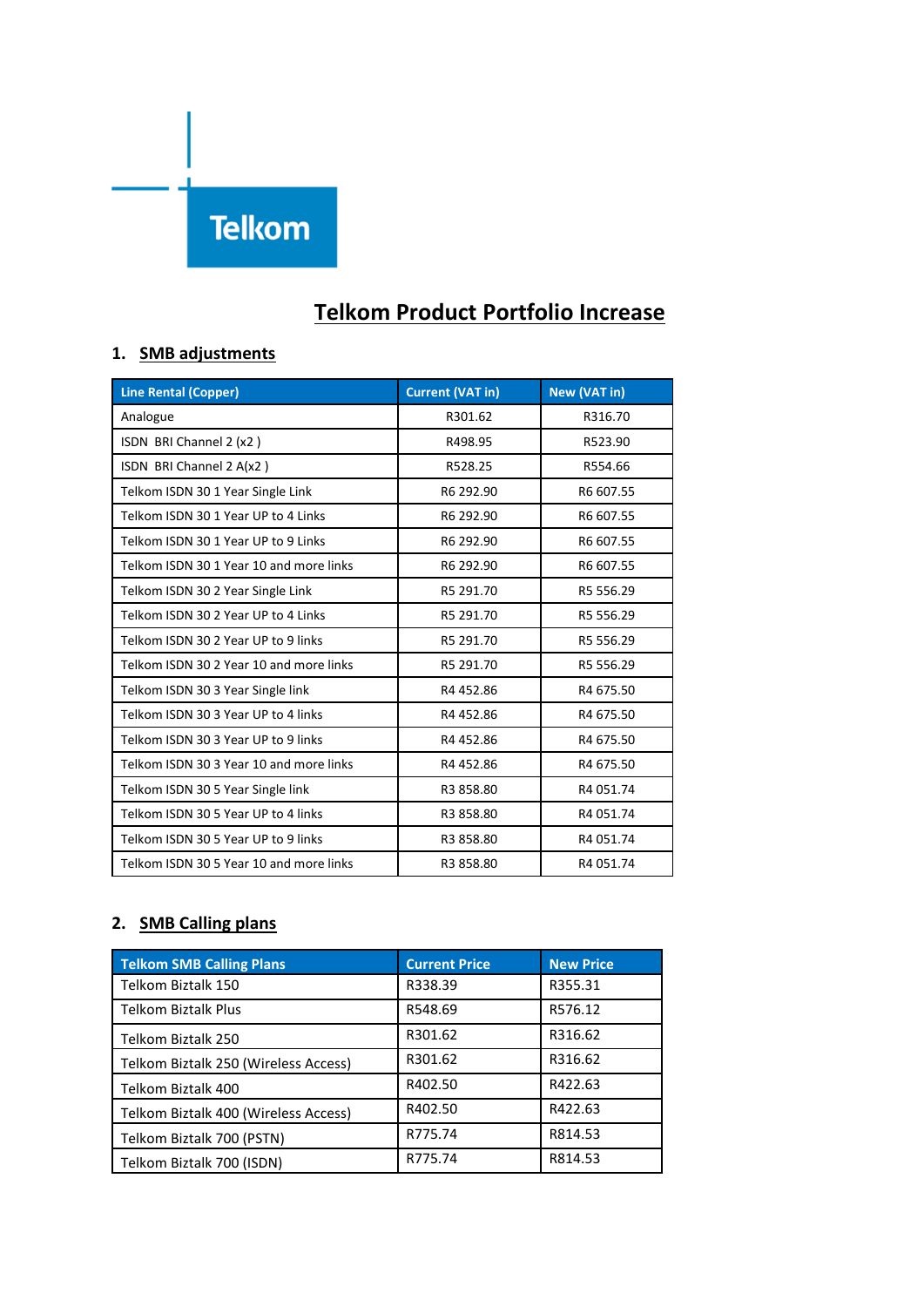| Telkom Biztalk 800               | R756.57                            | R794.40                |
|----------------------------------|------------------------------------|------------------------|
| Telkom Biztalk 1200              | R1 109.65                          | R1 165.13              |
| Telkom Biztalk 1400              | R1 361.84                          | R1429.93               |
| Telkom Biztalk 1600              | R <sub>1</sub> 513.16              | R1588.82               |
| Telkom Biztalk 2100              | R <sub>2</sub> 017.55              | R <sub>2</sub> 118.43  |
| Telkom Biztalk 2800              | R <sub>2</sub> 673.24              | R2 806.90              |
| Telkom Biztalk Unlimited Lite    | R604.26                            | R634.47                |
| <b>Telkom Biztalk Completely</b> | R1 209.51                          | R1 269.99              |
| ISDN PRA (x30) 10 000 3 year     | R11 122.80                         | R <sub>11</sub> 678.94 |
| ISDN PRA (x30) 10 000 5 year     | R <sub>10</sub> 4 <sub>10.95</sub> | R <sub>10</sub> 931.50 |
| ISDN PRA (x30) 5000 3 year       | R7418.65                           | R7 789.58              |
| ISDN PRA (x30) 5000 5 year       | R6 939.10                          | R7 286.05              |

# **3. Installation charges**

| <b>Installation Charges</b>                  | <b>Current Price (VAT in)</b> | New (VAT in) |
|----------------------------------------------|-------------------------------|--------------|
| Analogue                                     | R734.33                       | R771.00      |
| ISDN BRI Channel 2(x2)                       | R1 029.99                     | R1 081.49    |
| ISDN BRI Channel 2A(x2)                      | R1 405.71                     | R1 476.00    |
| ISDN BRI Channel 2(2) Multiple Installation  | R980.39                       | R1 029.41    |
| ISDN BRI Channel 2A(2) Multiple Installation | R1 349.49                     | R1 416.96    |
| Telkom ISDN 30 1 Year Single link            | R55 466.72                    | R58 240.05   |
| Telkom ISDN 30 1 Year UP to 4 links          | R41 601.19                    | R43 681.25   |
| Telkom ISDN 30 1 Year UP to 9 links          | R38 827.89                    | R40 769.28   |
| Telkom ISDN 30 1 Year 10 and more links      | R36 860.89                    | R38 703.93   |
| Telkom ISDN 30 2 Year Single link            | R47 147.68                    | R49 505.06   |
| Telkom ISDN 30 2 Year UP to 4 links          | R39 520.90                    | R41 496.95   |
| Telkom ISDN 30 2 Year UP to 9 links          | R36 886.50                    | R38 730.82   |
| Telkom ISDN 30 2 Year 10 and more links      | R35 017.98                    | R36 768.88   |
| Telkom ISDN 30 3 Year Single link            | R33 281.00                    | R34 945.05   |
| Telkom ISDN 30 3 Year UP to 4 links          | R31 616.95                    | R33 197.80   |
| Telkom ISDN 30 3 Year UP to 9 links          | R30 036.77                    | R31 538.60   |
| Telkom ISDN 30 3 Year 10 and more links      | R27483.01                     | R28 857.16   |
| Telkom ISDN 30 5 Year Single link            | R22 187.40                    | R23 296.77   |
| Telkom ISDN 30 5 Year UP to 4 links          | R21077.65                     | R22 131.53   |
| Telkom ISDN 30 5 Year UP to 9 links          | R20024.10                     | R21025.30    |
| Telkom ISDN 30 5 Year 10 and more links      | R18 962.21                    | R19 910.32   |

#### **4. SMB DSL Standalone Access**

| <b>DSL Standalone Access</b> | <b>Current Price</b> | <b>New Price</b> |
|------------------------------|----------------------|------------------|
| 1Mbps ADSL + None            | (Moved to 5Mbps)     | R <sub>199</sub> |
| 2Mbps ADSL + None            | (Moved to 5Mbps)     | R <sub>199</sub> |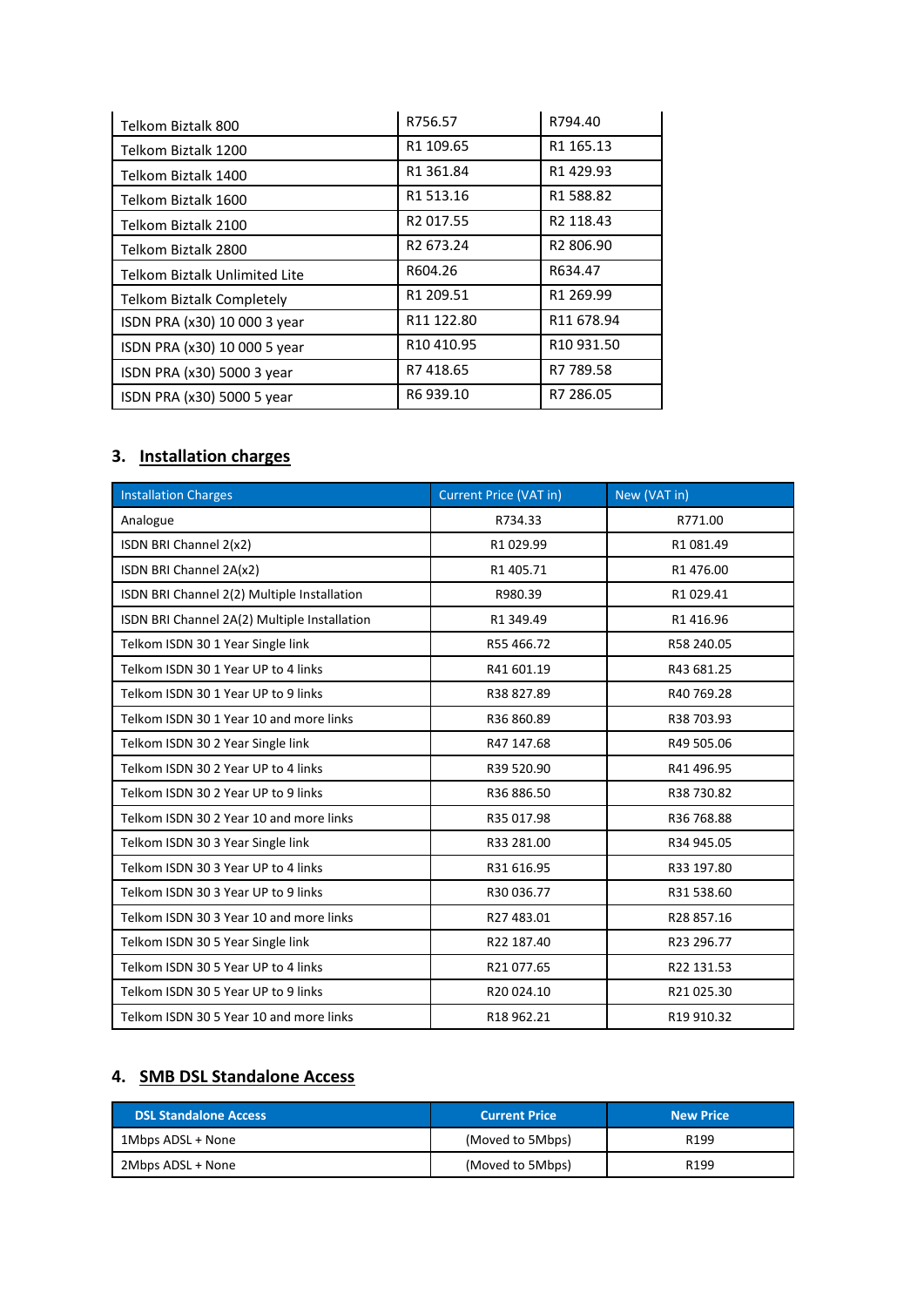| 4Mbps ADSL + None  | (Moved to 5Mbps) | R <sub>199</sub> |
|--------------------|------------------|------------------|
| 5Mbps ADSL + None  | R301.62          | R <sub>199</sub> |
| 8Mbps ADSL + None  | R402.50          | R429             |
| 10Mbps VDSL + None | R428.73          |                  |
| 20Mbps VDSL + None | R503.38          | Unchanged        |
| 40Mbps VDSL + None | R604.26          |                  |

# **5. SMB DSL**

| <b>Bundle Name</b><br><b>Premium (2 VoIP Sessions +</b> | <b>6 Month Price</b> | <b>18 Month Price</b> | <b>New 6 Month</b><br><b>Pricing</b> | <b>New 18 Month Price</b> |
|---------------------------------------------------------|----------------------|-----------------------|--------------------------------------|---------------------------|
| <b>Calling Plan)</b>                                    |                      |                       |                                      |                           |
| <b>Unlimited Business DSL</b><br>Premium 5Mbps          | R599                 | R699                  | R629                                 | R735                      |
| <b>Unlimited Business DSL</b><br>Premium 10Mbps         | R799                 | R899                  | R839                                 | R945                      |
| <b>Unlimited Business DSL</b><br>Premium 20Mbps         | R899                 | R999                  | R945                                 | R <sub>1</sub> ,049       |
| <b>Unlimited Business DSL</b><br>Premium 40Mbps         | R1,099               | R <sub>1</sub> ,199   | R1,155                               | R <sub>1</sub> ,259       |
| <b>Pure Connect Lite</b>                                |                      |                       |                                      |                           |
| DSL 5Mbps DSL Pure<br>Connect Lite                      | R199                 | R329                  | R209                                 | R345                      |
| DSL 10Mbps DSL Pure<br><b>Connect Lite</b>              | R299                 | R599                  | R315                                 | R625                      |
| DSL 20Mbps DSL Pure<br><b>Connect Lite</b>              | R399                 | R699                  | R419                                 | R735                      |
| DSL 40Mbps DSL Pure<br><b>Connect Lite</b>              | R499                 | R899                  | R525                                 | R945                      |

| <b>Bundle Name</b>                              | <b>Price</b> | <b>Tariff Increase</b> |
|-------------------------------------------------|--------------|------------------------|
| <b>Premium (2 VoIP Sessions + Calling Plan)</b> |              |                        |
| Unlimited Business DSL Premium 5Mbps            | R699         | R735                   |
| Unlimited Business DSL Premium 10Mbps           | R899         | R945                   |
| Unlimited Business DSL Premium 20Mbps           | R999         | R <sub>1</sub> ,049    |
| Unlimited Business DSL Premium 40Mbps           | R1,199       | R <sub>1</sub> ,259    |
| <b>Pure Connect Lite</b>                        |              |                        |
| DSL 5Mbps DSL Pure Connect Lite                 | R329         | R345                   |
| DSL 10Mbps DSL Pure Connect Lite                | R599         | R625                   |
| DSL 20Mbps DSL Pure Connect Lite                | R699         | R735                   |
| DSL 40Mbps DSL Pure Connect Lite                | R899         | R945                   |

#### **6. SMB FIBRE UNLIMITED**

| <b>Fibre Unlimited Lite</b> | <b>Price</b> | <b>Tariff Increase</b> |
|-----------------------------|--------------|------------------------|
| 25/25Mbps Uncapped Lite     | R449         | R499                   |
| 50/50Mbps Uncapped Lite     | R699         | R735                   |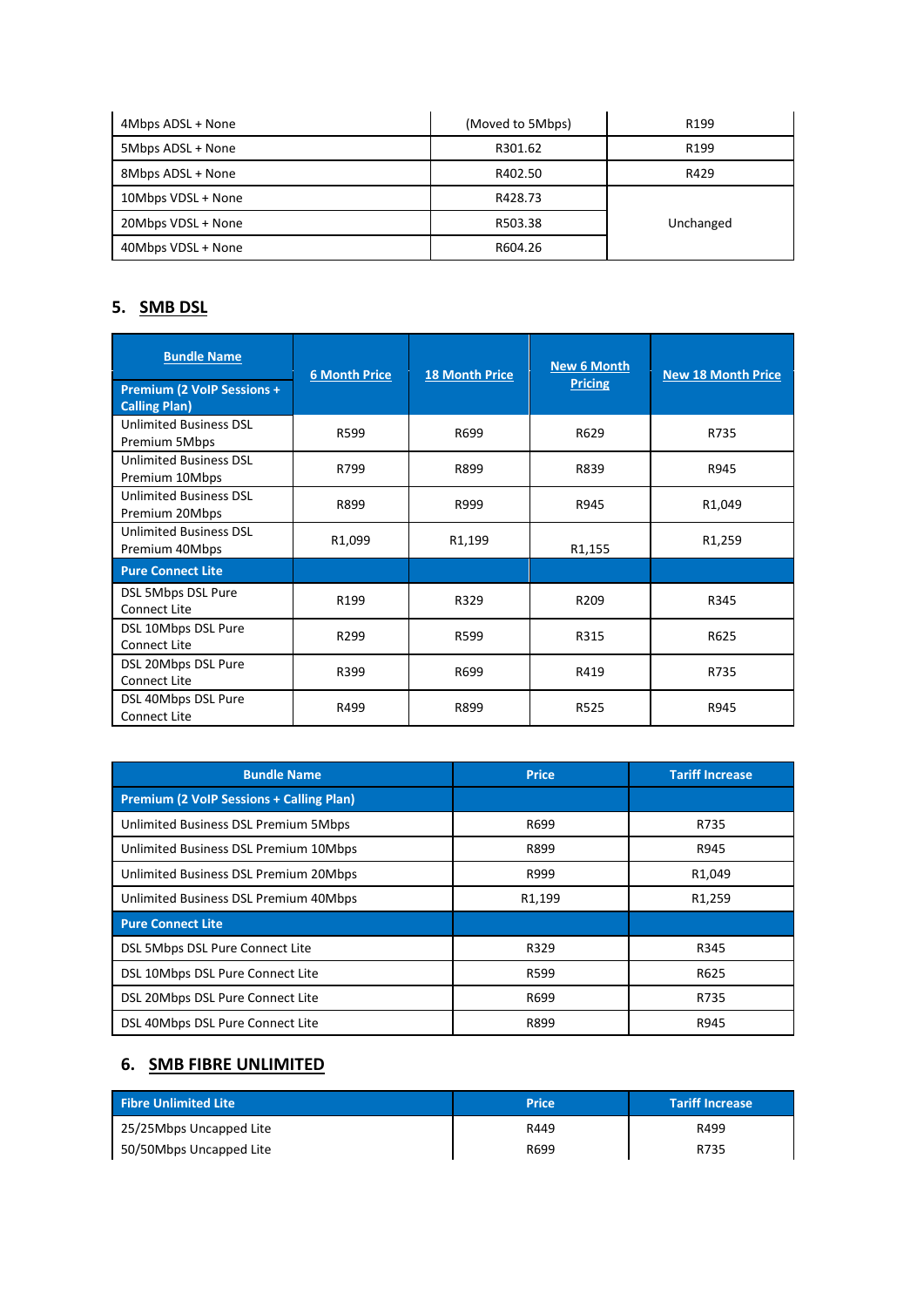| 100/50Mbps Uncapped Lite  | R899               | R945                |
|---------------------------|--------------------|---------------------|
| 200/100Mbps Uncapped Lite | R <sub>1.169</sub> | R <sub>1</sub> ,199 |
| 500/250Mbps Uncapped Lite | R 1.289            | R <sub>1.345</sub>  |

# **7. FIBRE UNLIMITED INCLUDING 1X VOIP UNLIMITED CALLING**

| Fibre Unlimited (Include 1 X Voip Unlimited Calling<br>plan) | <b>Price</b>        | <b>Tariff Increase</b> |
|--------------------------------------------------------------|---------------------|------------------------|
| 25/25Mbps Uncapped                                           | R759                | R799                   |
| 50/50Mbps Uncapped                                           | R899                | R945                   |
| 100/50Mbps Uncapped                                          | R <sub>1</sub> ,049 | R <sub>1</sub> ,105    |
| 200/100Mbps Uncapped                                         | R <sub>1</sub> ,200 | R <sub>1</sub> ,260    |
| 500/250 Mbps Uncapped                                        | R <sub>1</sub> ,449 | R <sub>1</sub> ,525    |

| <b>Fibre Unlimited including 1x Voip</b><br><b>Unlimited Calling</b> | <b>Price</b>        | <b>Tariff Increase</b> |
|----------------------------------------------------------------------|---------------------|------------------------|
| 25/25Mbps Premium Uncapped                                           | R959                | R <sub>1</sub> ,007    |
| 50/50Mbps Premium Uncapped                                           | R <sub>1</sub> ,099 | R <sub>1</sub> ,155    |
| 100/50Mbps Premium Uncapped                                          | R <sub>1</sub> ,299 | R <sub>1</sub> ,365    |
| 200/100Mbps Premium Uncapped                                         | R <sub>1</sub> ,499 | R <sub>1</sub> ,575    |
| 500/250 Mbps Premium Uncapped                                        | R <sub>1</sub> ,599 | R <sub>1</sub> ,680    |

#### **8. Consumer Fixed Voice**

| Line Rental (Copper & Legacy FLLA) | <b>OLD PRICE</b>    | <b>NEW PRICE</b>    | <b>PRICE CHANGE</b> |
|------------------------------------|---------------------|---------------------|---------------------|
| Conventional (Consumer)            | R210.00             | R220.00             | R <sub>10.00</sub>  |
| Conventional (Social Pensioner)    | R105.00             | R110.00             | R5.00               |
| Conventional (over 70s)            | R147.00             | R154.00             | R7.00               |
| Prepaid Waya Waya (FLLA)           | R219.48             | R230.00             | R <sub>10.52</sub>  |
| Prepaid Conventional (FLLA)        | R <sub>100.23</sub> | R <sub>105.00</sub> | R4.77               |
| Prepaid Top-up (FLLA)              | R197.85             | R207.00             | R9.15               |
| <b>Calling Plans (Consumer)</b>    | <b>OLD PRICE</b>    | <b>NEW PRICE</b>    | <b>PRICE CHANGE</b> |
| Evening & Weekend                  | R228.00             | R239.00             | R11.00              |
| Anytime                            | R284.00             | R298.00             | R14.00              |
| Anytime Extra                      | R368.50             | R387.00             | R <sub>18.50</sub>  |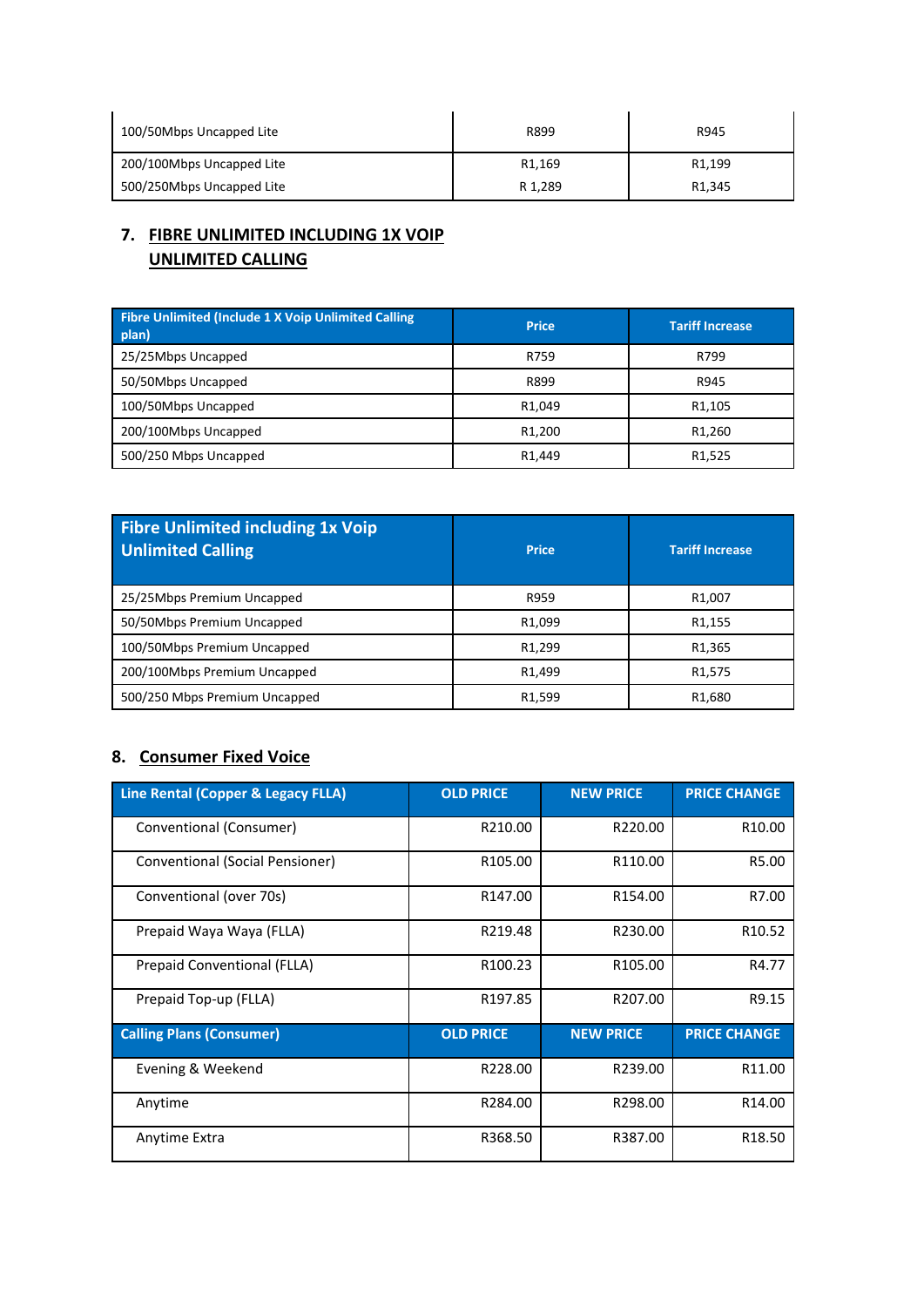| <b>Anytime Plus</b>              | R452.50          | R475.00          | R22.50              |
|----------------------------------|------------------|------------------|---------------------|
| Unlimited Fixed Line             | R632.00          | R663.00          | R31.00              |
| <b>Closer (Copper and Fibre)</b> | <b>OLD PRICE</b> | <b>NEW PRICE</b> | <b>PRICE CHANGE</b> |
| <b>Closer Basic</b>              | R199.00          | R209.00          | R <sub>10.00</sub>  |
| Closer 100                       | R299.00          | R309.00          | R <sub>10.00</sub>  |
| Closer 300                       | R399.00          | R419.00          | R20.00              |
| <b>Closer Unlimited</b>          | R599.00          | R629.00          | R30.00              |
| <b>SmartVoice</b>                | <b>OLD PRICE</b> | <b>NEW PRICE</b> | <b>PRICE CHANGE</b> |
| SmartVoice Basic                 | R199.00          | R209.00          | R10.00              |
| SmartVoice 100                   | R299.00          | R309.00          | R <sub>10.00</sub>  |
| SmartVoice 300                   | R399.00          | R419.00          | R20.00              |
| SmartVoice Unlimited             | R599.00          | R629.00          | R30.00              |
| <b>Installation Charges</b>      | <b>OLD PRICE</b> | <b>NEW PRICE</b> | <b>PRICE CHANGE</b> |
| Conventional (Consumer)          | R734.33          | R771.00          | R36.67              |
| Conventional (Social Pensioner)  | R194.36          | R204.00          | R9.64               |
| Conventional (over 70s)          | R604.03          | R634.00          | R29.97              |

# **9. DSL BUNDLES**

| <b>DSL Unlimited Home Premium</b>           | Old 6x<br>month<br>discount | New 6x<br>month<br>discount | <b>Change 6x</b><br>month<br>discount | <b>Old 18x</b><br>monthly<br>price | <b>Tariff increase</b><br>(Vat incl)    | <b>Change</b><br>18x<br>monthly<br>price |
|---------------------------------------------|-----------------------------|-----------------------------|---------------------------------------|------------------------------------|-----------------------------------------|------------------------------------------|
| <b>DSL Unlimited Home Premium</b><br>5Mbps  | R399                        | R415                        | R <sub>16</sub>                       | R499                               | R525                                    | R <sub>26</sub>                          |
| <b>DSL Unlimited Home Premium</b><br>10Mbps | R499                        | R535                        | R36                                   | R699                               | R725                                    | R <sub>26</sub>                          |
| DSL Home Unlimited Home Premium<br>20Mbps   | R599                        | R625                        | R26                                   | R799                               | R835                                    | R36                                      |
| DSL Home Unlimited Home Premium<br>40mbps   | R699                        | R735                        | <b>R36</b>                            | R999                               | R1049                                   | <b>R50</b>                               |
| <b>Pure Connect Lite</b>                    | Old 6x<br>month<br>discount | New 6x<br>month<br>discount | <b>Change 6x</b><br>month<br>discount | <b>Old 18x</b><br>monthly<br>price | <b>Tariff</b><br>increase (Vat<br>incl) | Change<br>18x<br>monthly<br>price        |
| DSL Unlimited Home Lite 5Mbps               | R199                        | R209                        | R <sub>10</sub>                       | R329                               | R345                                    | R <sub>16</sub>                          |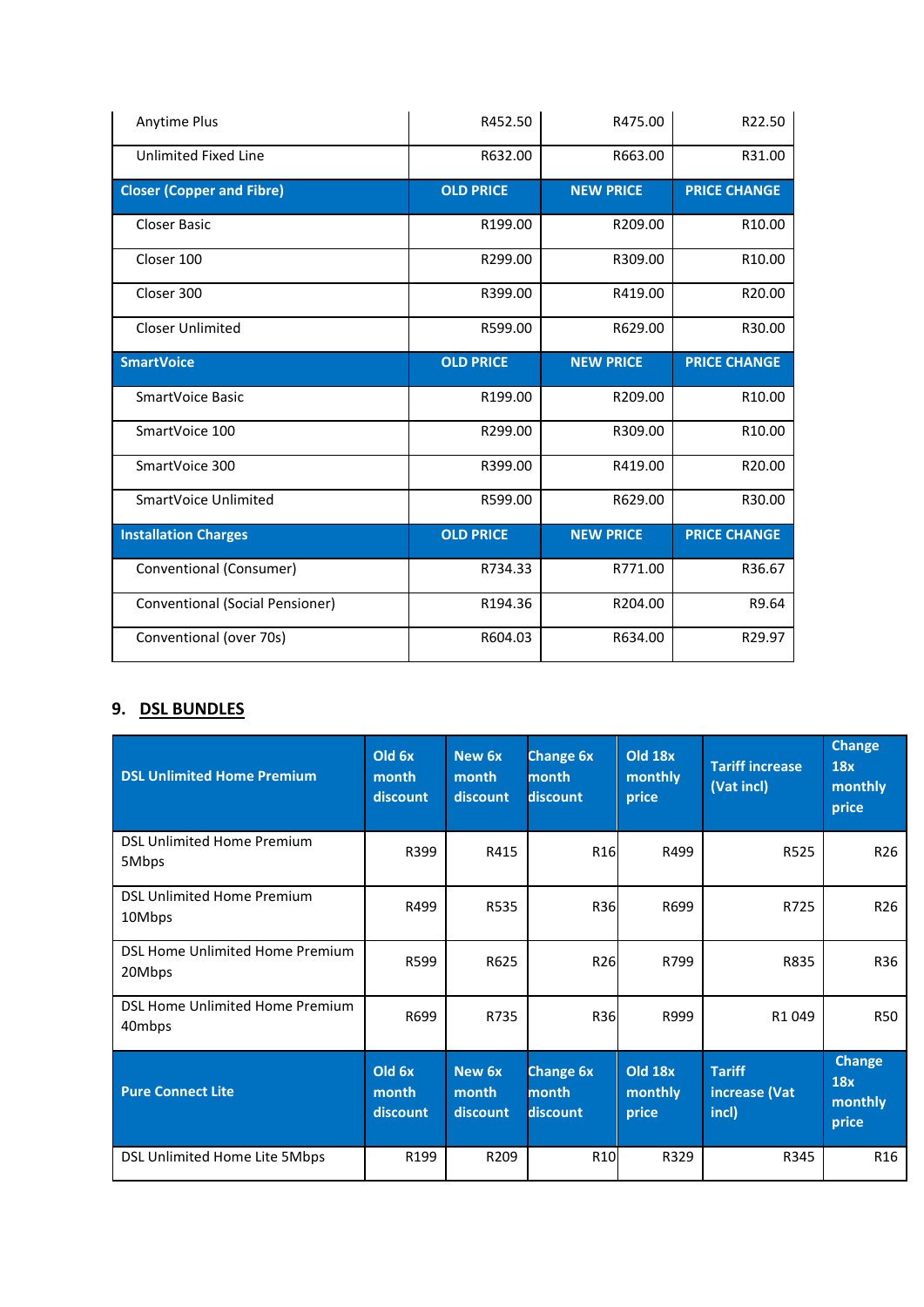| DSL Unlimited Home Lite 10Mbps | R <sub>299</sub> | R315 | R <sub>16</sub> | R599 | R625 | R <sub>26</sub> |
|--------------------------------|------------------|------|-----------------|------|------|-----------------|
| DSL Unlimited Home Lite 20Mbps | R399             | R415 | R <sub>16</sub> | R699 | R735 | R36             |
| DSL Unlimited Home Lite 40Mbps | R499             | R525 | R <sub>26</sub> | R899 | R945 | R46             |

# **10. Consumer DSL Standalone Access**

| <b>DSL Standalone Access</b> | <b>Current Price</b> | <b>New Price</b> |
|------------------------------|----------------------|------------------|
| 1Mbps ADSL + None            | (Moved to 5Mbps)     | R199             |
| 2Mbps ADSL + None            | (Moved to 5Mbps)     | R199             |
| 4Mbps ADSL + None            | (Moved to 5Mbps)     | R <sub>199</sub> |
| 5Mbps ADSL+ None             | R301.62              | R <sub>199</sub> |
| 10Mbps ADSL+ None            | R428.73              | R319             |
| 20Mbps ADSL+ None            | R503.38              | R449             |
| 40Mbps ADSL+ None            | R604.26              | R529             |

# **11. Consumer FIBRE BUNDLES**

| <b>Uncapped FTTH Promo</b> | <b>Existing</b><br><b>Prices</b> | <b>Proposed</b><br><b>Tariff</b><br><b>Increase</b> | <b>Change</b> |
|----------------------------|----------------------------------|-----------------------------------------------------|---------------|
| 25/5Mbps                   | R399                             | R449                                                | <b>R50</b>    |

| <b>Fibre Home Unlimited</b>         | <b>Existing</b><br><b>Prices</b> | Proposed<br><b>Tariff</b><br>Increase | Change     |
|-------------------------------------|----------------------------------|---------------------------------------|------------|
| 25/25Mbps                           | R449                             | R499                                  | <b>R50</b> |
| 50/50Mbps                           | R699                             | R735                                  | R36        |
| 100/50Mbps                          | R899                             | R945                                  | R46        |
| 200/100Mbps                         | R1 169                           | R1 199                                | R30        |
| 500/250 Mbps                        | R1 289                           | R1 345                                | <b>R56</b> |
| <b>Fibre Home Unlimited Premium</b> |                                  |                                       |            |
| 25/25Mbps                           | R699                             | R735                                  | R36        |
| 50/50Mbps                           | R849                             | R895                                  | R46        |
| 100/50Mbps                          | R1 199                           | R1 259                                | R60        |
| 200/100Mbps                         | R1 299                           | R1 359                                | R60        |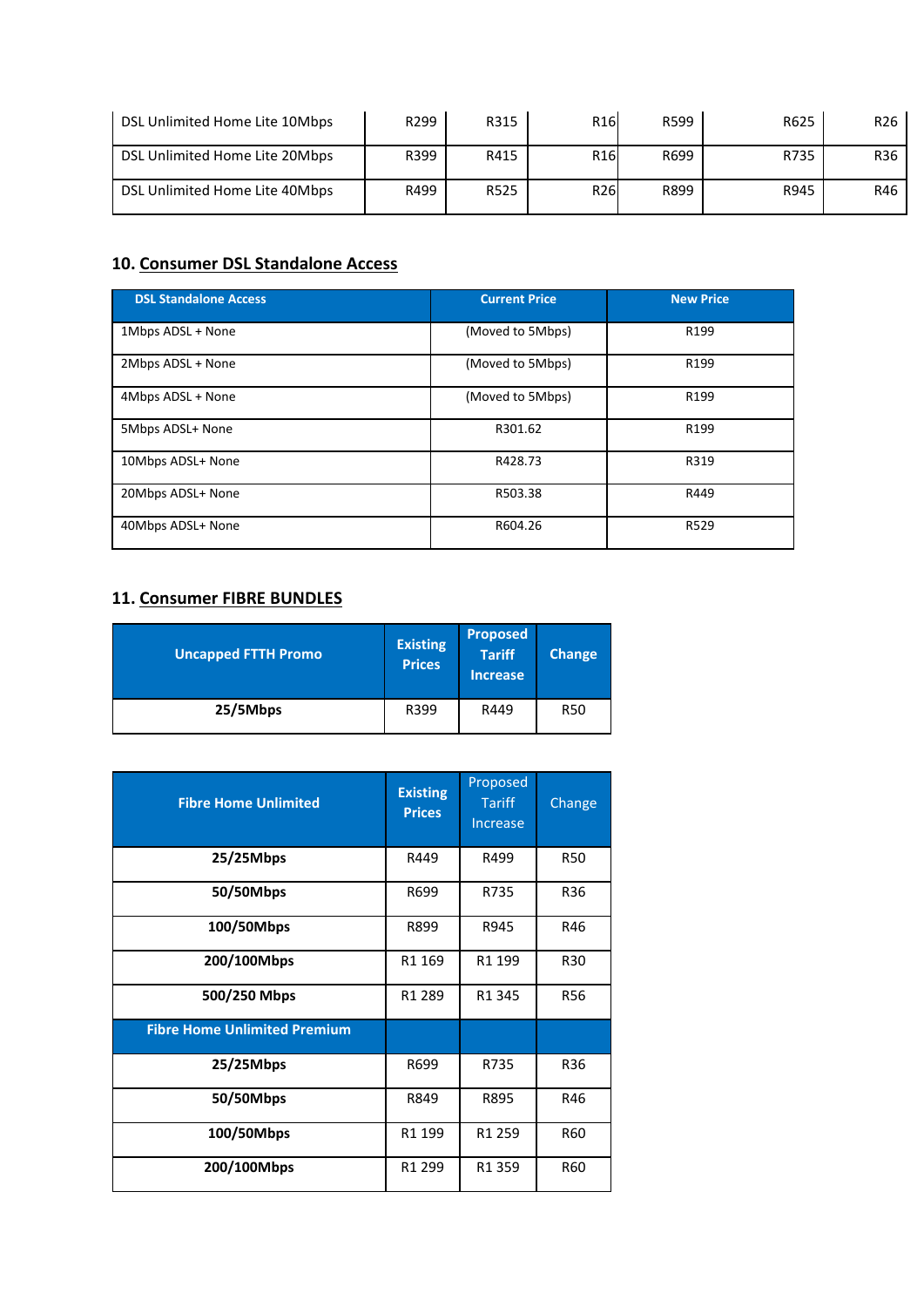| 500/250 Mbps | R1 399 | R1465 | R66 |
|--------------|--------|-------|-----|
|              |        |       |     |

# **12. Consumer Fibre Standalone Access**

| <b>Fibre Standalone Access</b> | <b>Current Price Incl VAT</b> | <b>New Price Inc VAT</b> |
|--------------------------------|-------------------------------|--------------------------|
| $25/25$ Mbps                   | R619.39                       | R649.00                  |
| 50/50Mbps                      | New Speed                     | R729.00                  |
| 100Mbps                        | R1058.21                      | R839.00                  |
| 200Mbps                        | R1 199.00                     | R1109.00                 |
| 500Mbps                        | R1 268.15                     | R1 329.00                |

# **13. FIXED VOICE PRICING**

| <b>CHANGES</b><br><b>FIXED VOICE</b><br><b>PORTFOLIO</b><br><b>PRICE</b><br><b>FROM 1 AUGUST 2022</b> | <b>Prices (VAT incl)</b> |            |                    |  |
|-------------------------------------------------------------------------------------------------------|--------------------------|------------|--------------------|--|
| <b>Line Rental (Copper &amp; Legacy FLLA)</b>                                                         | <b>OLD</b>               | <b>NEW</b> | <b>CHANGE</b>      |  |
| Conventional (Consumer)                                                                               | R210.00                  | R220.00    | R <sub>10.00</sub> |  |
| Conventional (Social Pensioner)                                                                       | R105.00                  | R110.00    | R5.00              |  |
| Conventional (over 70s)                                                                               | R147.00                  | R154.00    | R7.00              |  |
| Prepaid Waya Waya (FLLA)                                                                              | R219.48                  | R230.00    | R10.52             |  |
| <b>Prepaid Conventional (FLLA)</b>                                                                    | R100.23                  | R105.00    | R4.77              |  |
| Prepaid TopUp (FLLA)                                                                                  | R197.85                  | R207.00    | R9.15              |  |
| <b>Old Closer Calling Plans</b>                                                                       | <b>OLD</b>               | <b>NEW</b> | <b>CHANGE</b>      |  |
| Evening & Weekend                                                                                     | R228.00                  | R239.00    | R11.00             |  |
| Anytime                                                                                               | R284.00                  | R298.00    | R14.00             |  |
| Anytime Extra                                                                                         | R368.50                  | R387.00    | R18.50             |  |
| Anytime Plus                                                                                          | R452.50                  | R475.00    | R22.50             |  |
| <b>Unlimited Fixed Line</b>                                                                           | R632.00                  | R663.00    | R31.00             |  |
| <b>New Closer Calling Plans</b>                                                                       | <b>OLD</b>               | <b>NEW</b> | <b>CHANGE</b>      |  |
| Closer Basic                                                                                          | R199.00                  | R209.00    | R <sub>10.00</sub> |  |
| Closer 100                                                                                            | R299.00                  | R309.00    | R10.00             |  |
| Closer 300                                                                                            | R399.00                  | R419.00    | R20.00             |  |
| <b>Closer Unlimited</b>                                                                               | R599.00                  | R629.00    | R30.00             |  |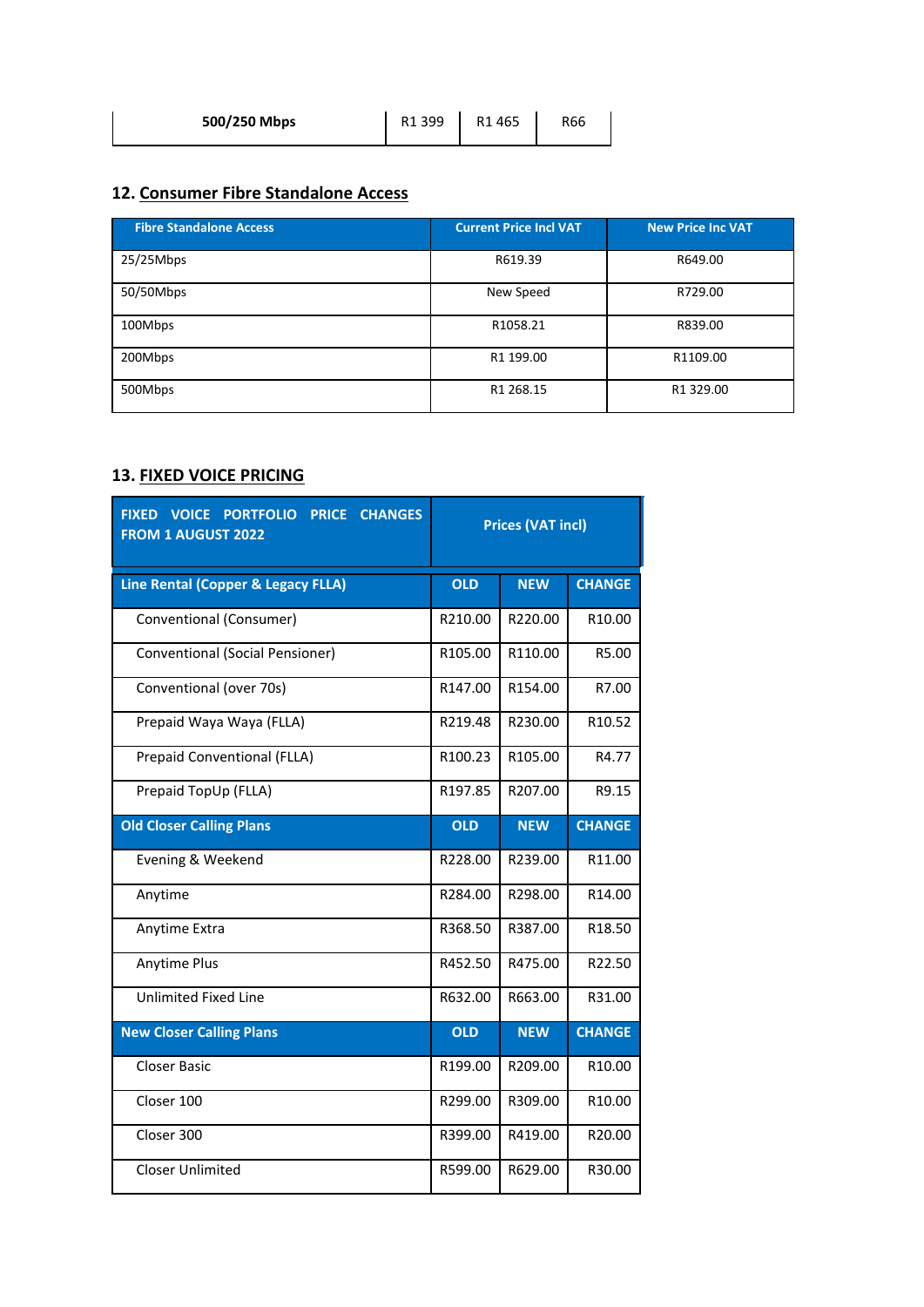| <b>SmartVoice</b>               | <b>OLD</b> | <b>NEW</b>          | <b>CHANGE</b>      |
|---------------------------------|------------|---------------------|--------------------|
| SmartVoice Basic                | R199.00    | R209.00             | R <sub>10.00</sub> |
| SmartVoice 100                  | R299.00    | R309.00             | R <sub>10.00</sub> |
| SmartVoice 300                  | R399.00    | R419.00             | R <sub>20.00</sub> |
| SmartVoice Unlimited            | R599.00    | R629.00             | R30.00             |
| <b>Installation Charges</b>     | <b>OLD</b> | <b>NEW</b>          | <b>CHANGE</b>      |
| Conventional (Consumer)         | R734.33    | R771.00             | R36.67             |
| Conventional (Social Pensioner) | R194.36    | R <sub>204.00</sub> | R9.64              |
| Conventional (over 70s)         | R604.03    | R634.00             | R29.97             |

#### **14. MOBILE INCREASE**

|                                    |                         | <b>Old Monthly</b> | <b>Old Monthly</b>   | <b>New Monthly</b>   | <b>New Monthly</b> |
|------------------------------------|-------------------------|--------------------|----------------------|----------------------|--------------------|
| <b>Tariff plan</b><br><b>Group</b> | <b>Tariff plan name</b> | subscription       | subscription R (Incl | subscription R (Excl | subscription R     |
|                                    |                         | R (Excl VAT)       | VAT)                 | VAT)                 | (Incl VAT)         |
|                                    | Contract 1              | R78.26             | R90.00               | R82.61               | R95.00             |
|                                    | Contract 10S            | R1 130.43          | R1 300.00            | R1 186.96            | R1 365.00          |
|                                    | Contract 2              | R113.04            | R130.00              | R119.13              | R137.00            |
|                                    | Contract 3              | R200.00            | R230.00              | R210.43              | R242.00            |
|                                    | Contract 3 Plus         | R304.35            | R350.00              | R320.00              | R368.00            |
| <b>Old Contract Plans</b>          | Contract 3S             | R208.70            | R240.00              | R219.13              | R 252.00           |
|                                    | Contract 4              | R434.78            | R500.00              | R456.52              | R525.00            |
|                                    | Contract 4 S            | R434.78            | R500.00              | R456.52              | R525.00            |
|                                    | Contract 4S             | R373.91            | R430.00              | R393.04              | R452.00            |
|                                    | Contract 7S             | R608.70            | R700.00              | R639.13              | R735.00            |
|                                    | Contract Basic S Old    | R147.83            | R170.00              | R155.65              | R179.00            |
|                                    | FreeMe 10GB             | R352.17            | R405.00              | R369.57              | R425.00            |
|                                    | FreeMe 10GB             |                    | R405.00              |                      |                    |
|                                    | TopUp                   | R352.17            |                      | R369.57              | R425.00            |
|                                    | FreeMe 1GB              | R86.96             | R100.00              | R 91.30              | R105.00            |
|                                    | FreeMe 1GB TopUp        | R86.96             | R100.00              | R91.30               | R105.00            |
|                                    | FreeMe 20GB             | R526.09            | R605.00              | R 552.17             | R 635.00           |
|                                    | FreeMe 2GB              | R130.43            | R150.00              | R 137.39             | R158.00            |
|                                    | FreeMe 2GB TopUp        | R130.43            | R150.00              | R137.39              | R158.00            |
|                                    | FreeMe 500MB            | R60.87             | R70.00               | R64.35               | R74.00             |
| <b>Old FreeMe Plans</b>            | FreeMe 500MB            |                    |                      |                      |                    |
|                                    | TopUp                   | R60.87             | R70.00               | R 64.35              | R74.00             |
|                                    | FreeMe 5GB              | R265.22            | R305.00              | R 278.26             | R320.00            |
|                                    | FreeMe 5GB TopUp        | R265.22            | R305.00              | R278.26              | R320.00            |
|                                    | FreeMe Family           |                    | R705.00              |                      |                    |
|                                    | 30GB                    | R613.04            |                      | R643.48              | R740.00            |
|                                    | FreeMe Family           |                    | R1 005.00            |                      |                    |
|                                    | 50GB                    | R873.91            |                      | R917.39              | R1 055.00          |
|                                    | FreeMe Family           |                    | R1 515.00            |                      |                    |
|                                    | Unlimited               | R1 317.39          |                      | R1 383.48            | R1 591.00          |
|                                    | FreeMe Unlimited        | R873.91            | R1 005.00            | R917.39              | R1 055.00          |
| <b>Old Saver Plans</b>             | Saver 1                 | R43.48             | R50.00               | R46.09               | R53.00             |